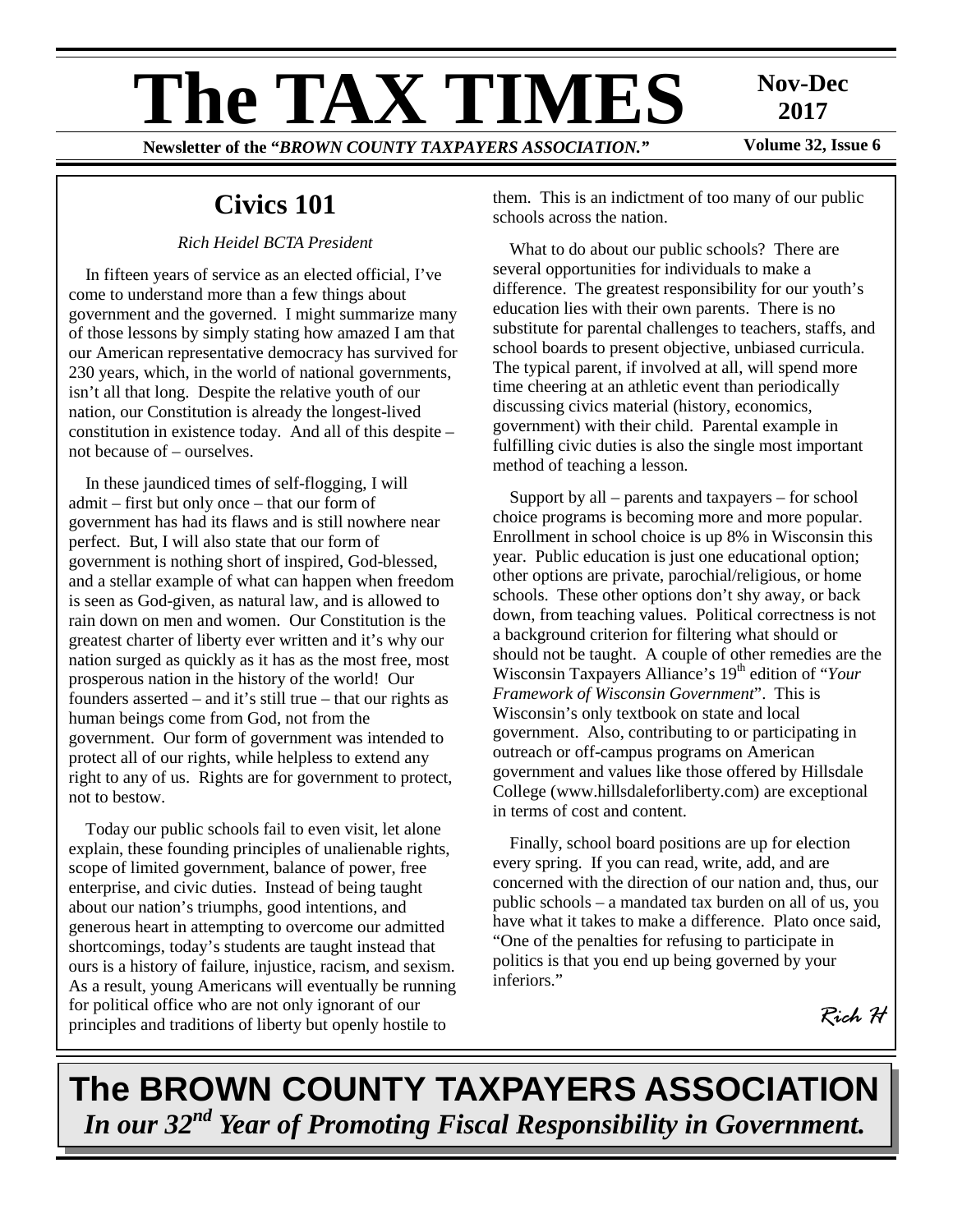# **September Meeting Notes**

Attorney Jason Weid, formerly Vice President-Administration/General Counsel for the Green Bay Packers, spoke about the Lambeau Field renovation and other issues related to the Green Bay Packers.

He earned his bachelor's degree from the University of Wisconsin–Madison and his law degree from Marquette University. In the summer of 2000, he began working for the Green Bay Packers, beginning his 11 ½ year career with the Packers. His first duties included negotiating the Stadium lease and labor contracts. For the Stadium renovation, the sales tax generated \$180 million and the seat license fees generated \$100 million.

Leaving the Packers in November 2011, he spent two years with a small law firm. He joined the Green Bay office of the Menn Law Firm in the fall of 2014. Currently, he is practicing as an attorney and human relations consultant as Jason Wied Consulting.

Packers which motivated the Packers' leadership to develop a plan to renovate the Lambeau Field Stadium renovation. The threat was not immediate. It was 20 years or more down the road that the NFL owners were likely to take the Green Bay franchise and move it to a larger city with more revenue potential.

As an NFL franchise, the Packers do not pay federal income taxes, but they do pay Wisconsin income taxes. The Packers are organized as a non-profit stock corporation. In contrast, PMI is a for-profit, non-stock corporation, which raises questions about where PMI's profits go.

Responding to a question about the lack of railings on the steps in the Lambeau Field Stadium bowl, he explained that the Packers had made a substantial effort to install railings, but the state ruled that railings would present a serious hazard in case a mass evacuation would be required. The Packers sent a delegation to Madison to lobby lawmakers, but they were unsuccessful.

Dave Nelson - Secretary

"Someday" was the threat facing the Green Bay

# **Things That Make Us Wonder.**

 The string of hurricanes which swept through eastern Texas, other southern states and Caribbean Islands along with California wild fires destroying thousands of homes and causing hardships for many beyond our imagination. It will take a while for any of them to return to normal.

 We can agree they are all nice places to visit, but we don't mind shoveling a little snow once in a while. \* \* \* \* \*

 Controlling immigration is a problem to which there seem to be no easy answers. Building a wall along the Mexican Border was hopefully just one of the President's symbolic gestures but it is a completely stupid idea. Quotas are impossible to control but seem to be easy to ignore. Maybe our country is too big with too many places in which to hide. When we have "sanctuary cities" like Madison and Milwaukee in Wisconsin who already

have enough problems of their own turning their backs on Federal law what can you do? No doubt half the people on earth would gladly move in with us if we would pay the way and provide our standard of living. \* \* \* \* \*

 Unfortunately one Federal program which has benefited Wisconsin employers and is being reviewed by the state department is the J-1 Visa program. This is the program whish foreign residents to work for specified periods of time in summer or other part time jobs.

 The concern of the state dept. was that American jobs were being lost as a result, but the evidence is that many of these workers were employed in farm jobs which can be difficult to fill with domestic workers or at summer jobs in tourist areas such as Door County, WI. \* \* \* \* \*

 The *Resch Center* is a popular entertainment venue and has done much to enhance the image of Green Bay through the variety of events held

there.

 What causes us to wonder is that a recent newspaper article stated management of the facility was asking the county for \$1 million to cover "maintenance costs." In addition. A more recent article cited a report that was based on attendance to events headlined the following: *"Resch Center ranked among 15 highest-grossing arenas in the world."* 

 Something is wrong here. Either the Arena business is a money losing proposition, or there is a management problem. Admission to events or arena rental is not cheap, but as in any business, we would assume that overhead and maintenance is included.

 Much praise is given to the economic impact of events and attractions in the area, but sometimes we should factor in how much of our hard–earned money leaves town along with the entertainment.

\* \* \* \* \* There have been a number of re- *(Continued on page 3)*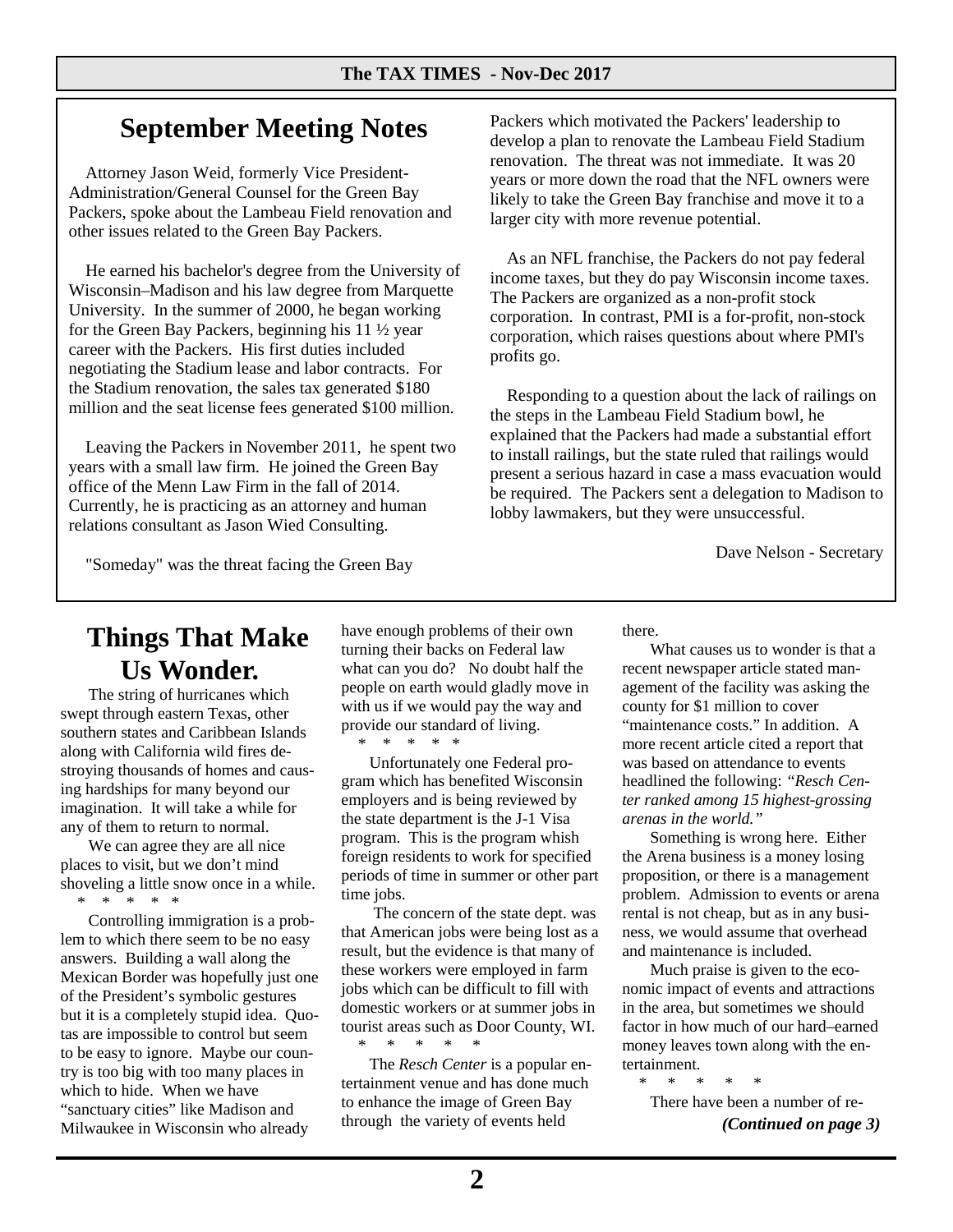# **August Meeting Notes**

County Executive Presents STEM Proposal

Brown County Executive Troy Streckenbach presented his proposal to establish a STEM (Science Technology Engineering Mathematics) Innovation Center. When he ran for County executive, he pledged to create an environment that increases job opportunities.

Local business leaders have expressed their concerns about the future supply of workers with technology skills. Where is our next generation workforce going? They are going to Milwaukee, Chicago, and Minneapolis. Ironically, we have corporations that are opening shops in Milwaukee and Chicago because they can't find the workers that they need here.

A study highlighted clusters that are Brown County's strengths. They include food processing, watershed stewardship, healthcare, transportation, and logistics. These clusters require workers with STEM-related skills.

We want to create a pipeline of young minds that are interested in STEM-related fields. The Einstein project attracts and encourages these young people. The STEM innovation center can provide a pathway for them to follow their interests into useful and rewarding careers.

What can the County do to address the workforce pipeline concern? Collaboration between the private sector, government, and the education sector is the route toward the best outcomes.

Fifty business leaders signed on to a letter that resulted in Governor Walker placing \$5 million in his budget for the STEM center project. With \$5 million from Brown County and \$5 million from the private sector, there will be 15 million to initiate the STEM research and innovation center.

We need an engineering school here to foster a research and innovation environment. It also becomes a source of workers with technical degrees. Establishing an engineering school is difficult because there is an attitude that our state university campuses do not need another engineering school. With the help of State Representative John Nygren, We were able to gain approval for a mechanical engineering program at the University of Wisconsin-Green Bay.

Executive Streckenbach's ultimate goal is that UW-GB has an engineering school that triples in the next 10 years. This goal is the regeneration of the next generation.

Dave Nelson - Secretary

#### *(Continued from page 2)*

cent articles, possibly spread by fear of Amazon, claiming the wave of the future will be grocery retailers making direct deliveries to your home either by drone or some other Buck Rogers method. The claim is that the super market chains are fighting to compete out of fear of losing business. Gas stations are already competing with every day items.

 Draw your own conclusions. While this could someday become a reality in certain locales, can you really imagine such a scheme actually working?

 Meanwhile, it makes a good story. \* \* \* \* \*

 At this time, it appears that everything is falling in place to construct the "Shipyard" baseball park on South

Broadway. We are told it will pay for itself.

 Details yet to be worked out include finding adequate parking space for customers and what to do with the railroad tracks crossing the property. \* \* \* \* \*

 Every so often one or another of our politicians will propose legalizing the sale of marijuana to some extent, either nationally or within the state. They point to Colorado, the first state to legalize it's sale. and the taxes which could be raised in Wisconsin if it were made legal here. In 2015, Colorado collected \$130,411,173 in taxes which. is a nice figure but only about 1.1% of their states budget. Also since marijuana was now ''legal" officials have detected a considerable increase in black market sales, and especially in black and latino neighborhoods and

particularly to avoid the tax It would only seem logical that easing the availability of marijuana would lead to greater use of more powerful and dangerous substances. What did they really expect was going to happen?

 While we fill our prisons with the victims of drug abuse, and the low end of distribution scale, it is unfortunate we are unable to eliminate those who grow, process, distribute, and profit immensely from their trade under the watchful eyes of officials with their hands out.

\* \* \* \* \*

 It appears that Foxconn has settled on a Racine County site for their mega factory, so it is now their problem. We do hope it proceeds as planned, as there are many factors involved. It will be an

*(Continued on page 4)*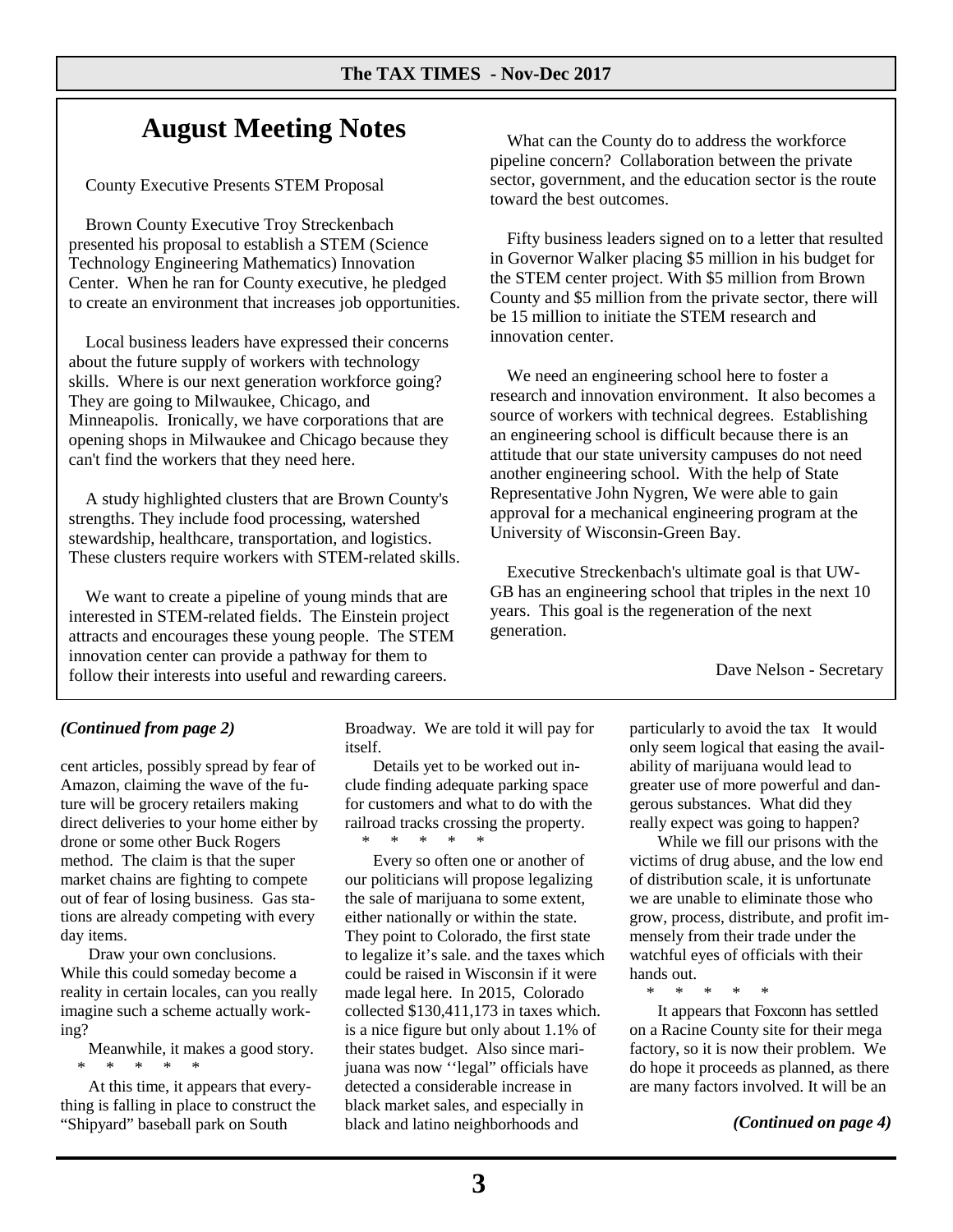#### **The TAX TIMES - Nov-Dec 2017**

#### *(Continued from page 3)*

interesting experience in the art of luring business to Wisconsin.

 There was talk of trying to attract them to our part of the state. Remember the problem we had just a few years ago just finding room for a new County jail.

\* \* \* \* \*

 Whether or not Wisconsin is guilty of Gerrymandering with their political boundaries will apparently be up to the U.S. Supreme Court to decide .

 Meanwhile Democrats in Congress have been complaining that the present system favors rural rather than urban areas being the reason Republicans hold the majority in both houses and many state legislatures.

 ` Simply put, and without elaborating, this could be true, but a problem of their own making. Candidates from rural areas often may not be regarded as being as corrupt by voters as those from the big cities.

\* \* \* \* \*

 The Wisconsin Taxpayers Alliance has published a comparison of the taxes we pay compared with the nation as a whole. This time we ranked 21st highest nationally when Just a few years ago we were consistently in the top 10 highest taxes, which is good. Our property and personal income taxes are still high at 15 and 18% but sales taxes in our state are only 33d highest as other states may have higher rates or find more things to tax such as groceries,. \* \* \* \* \*

The words *"Tax Reform"* and *"Tax* 

*Cuts"* often show up in Washington press releases this time of year as we start getting our tax papers in order and wonder who devised our system of taxation in the first place. The two terms are not necessarily as interchangeable as politicians would like us to believe.

 This year, a graduated *'"flat tax'"*  establishing lower tax rates with fewer brackets is getting a lot of attention; Under the assumption that we all understand the necessity of taxation, but feel we are paying enough already,

don't get too excited.

 Although a LOT of details will have to be worked out by a multitude of powerful special interests. What we have heard so far is that the lower rates could be offset by a reduction or even elimination of many if not all of the many deductions we all use which support charities, pay medical expenses, mortgage interest, and a zillion other items added through the years added to the tax code. Allowing a flat deduction would create more problems.

 No matter what happens, Congress will have to address all of the special rules and exemptions added through the years for special interests, some of which no longer exist. Any tax revisions perceived by the public as designed to *"help the rich"* will be DOA.

 The bottom line is raising enough money to keep both the government and voters happy. If all else fails, you can publicly blame and chastise the other party as being opposed to tax reform.

\* \* \* \* \*

 Amidst all the talk of tax cuts the fact remains that our National Debt keeps rising. It's one of those things politicians don't like to talk about. At the end of October it was in excess of \$20,450,000,000,000.! That's 20 Trillion bucks, or \$62,156 for every person, legal or otherwise claiming U. S. Citizenship. The interest alone has to be the countries biggest expense.

 Almost a third of this debt is owed to China, who seem to be having no trouble building high-speed railroads, highways, airports, and big tall buildings all over the place with money left over to borrow out. They send "tourists" here to study our methods, but maybe it should be more the other way around.

\* \* \* \* \*

 The NWTC has opened an enlarged transportation Center, designed for the teaching of auto and truck maintenances and repair. They claim and prove there is a large demand

for their graduates in good paying jobs in the area and in many fields. They work with potential employers to keep up with training on up to date methods and equipment.

 Meanwhile the heavily taxpayer subsidized UW System reports a reduction in enrollment at several of their campuses which has also resulted in a reduction of tuition revenue for the system.

\* \* \* \* \*

 Talk of abandoning the penny as a unit of currency is not new. They now cost 1.5 cents each to produce, and the Govt. lost \$45 Million last year alone making the things. Most of them probably end up being saved in mason jars in the hope their value will increase.

 Their only real value is in making change. However rounding off to the nearest nickel can add up. Retailers have a passion for pricing products at ,99 cents and adding sales tax which seldom ever comes out even. It's been a long time since we could buy a piece of candy for a penny.

\* \* \* \* \*

 Even though it didn't happen here, the Green Bay 9/11 memorial seems appropriate to the National tragedy that it was, and ideally located for public view.

 Cleaning up the debris from the huge skyscrapers, passenger planes, and human victims of the attack was

### **Monthly Meetings @ The Village Grille**

*(Continued on page 5)*  The BCTA has moved our monthly meetings to **The Village Grille** at the **corner of Hoffman and East River Drive,** Allouez. Our new location has no stairs or steps, convenient parking, and a room to better accommodate speakers and conversation. There will be three selections from which to choose lunch - each one will be priced at \$10 (including tip.) Lunch is at 12:00 noon with monthly speakers presenting.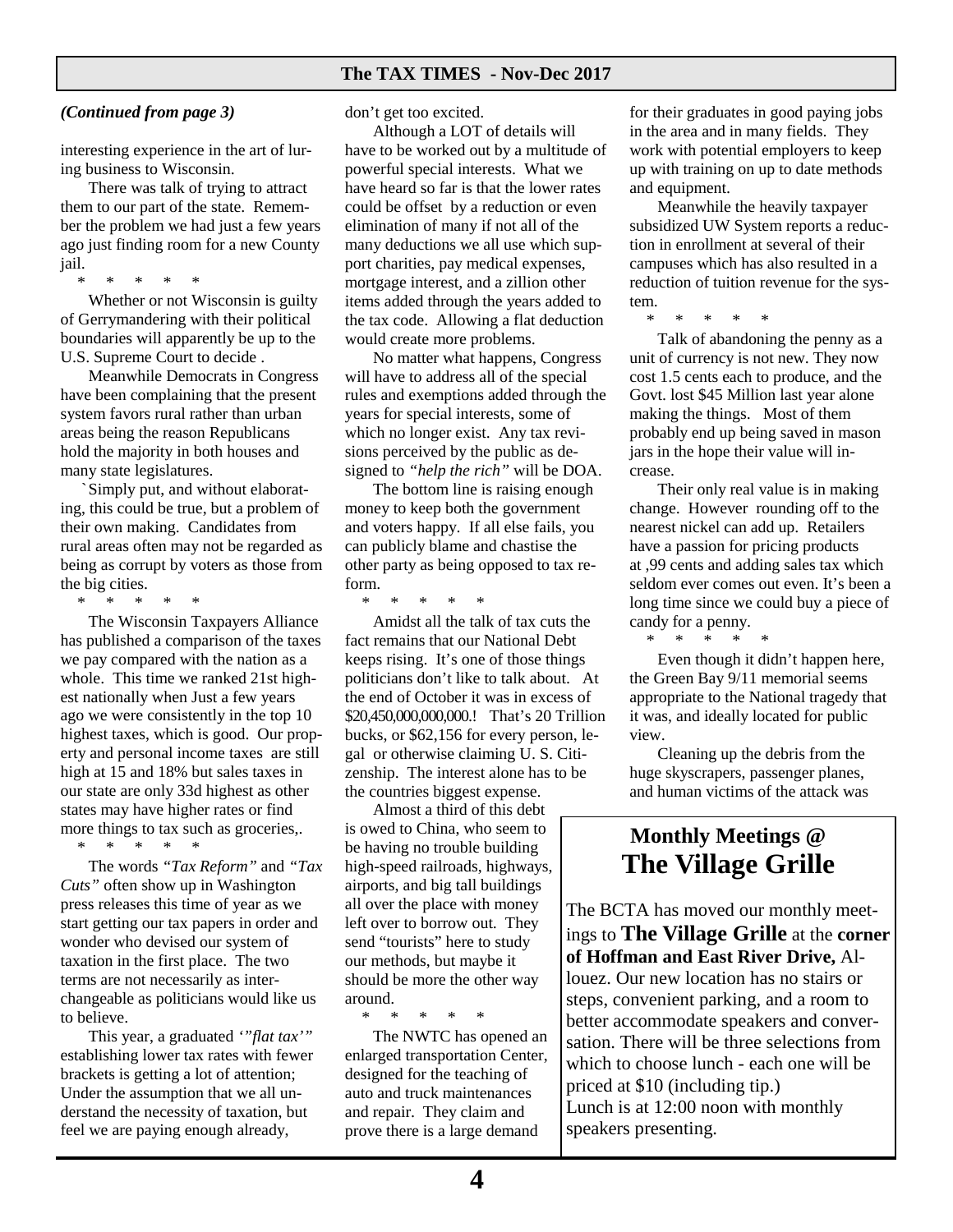#### **The TAX TIMES - Nov-Dec 2017**

#### *(Continued from page 4)*

undoubtedly a most traumatic and unpleasant experience for those who were assigned the job afterwards, and we assume most of rubble was completely unidentifiable. From what we read, whether the Green Bay memorial actually contains human remains is speculation, but it makes a good story.

 Fix the memorial if needed. Tell the story of 9/11 to educate future visitors to the site, and the fact if contains actual remnants of the tragedy without elaborating.

\* \* \* \* \*

 Green Bay is always looking for ways to attract business and visitors to the downtown area. It is difficult to imagine how increasing meter parking from .75 cents to .85 cents per hour as proposed for next year will help. What will it cost just to re-program all the meters?

 The \$66 Million, renovation of the Hotel Northland was touted as being the catalyst to revive the downtown area, to be ready for this years Packer season, but has been plagued by financial and other problems. Maybe next year.

\* \* \* \* \*

 The singing of our National Anthem at sporting events has become more of a political than a patriotic issue. Whether the decision of the TV networks, advertisers, league, local teams, or a combination thereof, home viewers, at least in this area were denied the anthem and the government sponsored jet flyover anyway. From what we have seen the vast majority of fans and players attending seem to stand and show respect for their blessings.

\* \* \* \* \*

We may all be responsible for the

depletion of the earths resources, and the well being of generations to come. We use sources of energy and other precious assets as if the supply will last forever.

 Iron and copper are in demand and deposits have been identified at various locations in northern Wisconsin and Michigan. Pointing out the economic impact mining would bring the mining companies are all set to go. However residents of the areas involved remain firmly opposed, citing likely environmental damage, causing delays and cancellations to many of the projects. While lawyers and courts can order progress, they can't change the environment.

 Actually it's probably impossible to cut down trees, plow a field, build a highway, drill or dig a mine anyplace and not upset or do damage to something else we want to protect.

\* \* \* \* \*

 The world is getting more crowded and placing more demands on available resources including just a place to call home. Some people would like to allow unlimited immigration to the U.S., as long as they vote Democrat.

 We used to believe that New York was the worlds biggest city. We recently read there are now 31 "mega cities" with populations of 10 million or more. There were only three in 1975..

 Most of us probably agree Green Bay is a nice size with manageable growth.

 Even wars or abortions can't slow population growth. It is estimated 60 million people lost their lives in WWII: an average of 27,000 per day between 9/1/1939 and 9/2/1946. The British Medical Journal estimates 56 million abortions annually in the world: 97% in undeveloped countries.

\* \* \* \* \*

Articles and views appearing in the "TAX TIMES" do not necessarily repre- $\int_{\text{Jim Frink - BCTA}}$ sent the official position of the Brown County Taxpayers Association. We want to encourage discussion and input on current issues of taxpayer interest and invite your comments or articles suitable for future "TAX TIMEES." Please send them to the BCTA, P.O. Box 684, Green Bay, WI 54305-0684 or email BCTaxTimes@gmail.com

 The U.S. and Russia seldom really co-operate on anything but they at least keep avenues of communication open. Treating each other as adversaries and even enemies could be more harmful than productive at times.

 There are a couple of things many of us are getting tired of hearing about. One is our last election, the results, and the excuses about Russian meddling being offered by the losers. It's all about politics.

 The media is not doing the country any good by their constant bashing and criticism of the President. Everything from not following the script when offering condolences to his undoing items from the previous administration which is why people elected him.

 The rest of the world is watching and laughing and wondering and we are also. About our media who we depend on to keep us informed rather than misinformed. As usual, lots of things to wonder about.

*"Things That Make Us Wonder," consists of mostly taxpayer related thoughts that occur to us from daily news events. We use reliable, published information and statistics, Some items are unimportant and probably not worth commenting about while others could easily be expanded to full length feature articles worthy of future study and action to protect our interests as taxpayers. We try to cover a wide variety of subjects in limited space and perhaps put a different spin on items from what you read in the papers or see on TV. We acknowledge that our perspective on some items in this column may be contrary to some of our readers. However, one of our purposes is to encourage debate, as we realize there are two sides to every question. Comments or suggestions are welcome for inclusion in future "The TAX TIMES."*